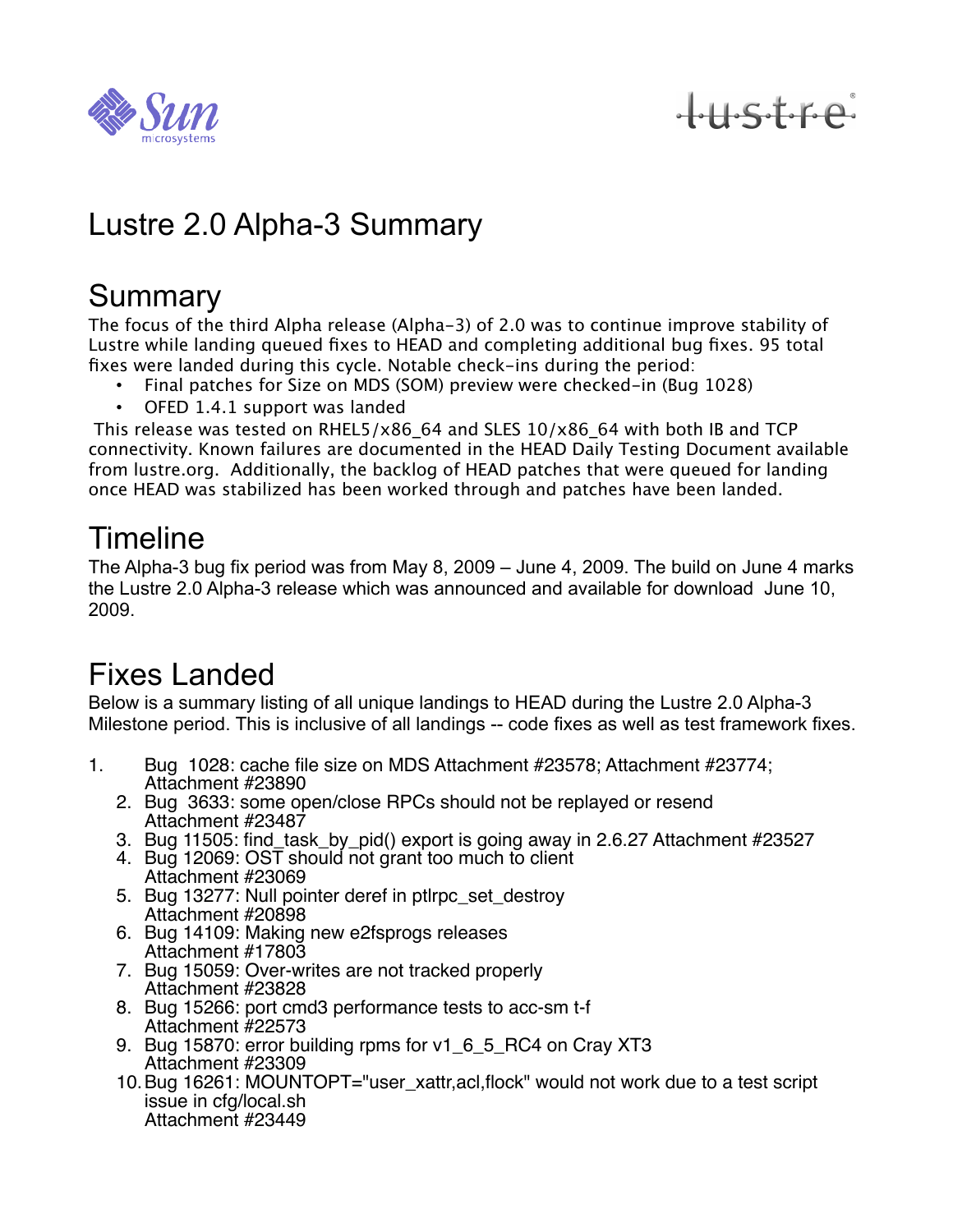| 11. Bug 16312: build the lustre kernel the way the vendor does                       |
|--------------------------------------------------------------------------------------|
| Attachment #23213                                                                    |
| 12. Bug 16855: Filesystem Replication / Backup                                       |
| Attachment #23759                                                                    |
| 13. Bug 17086: LSI Fusion MPT driver hacks to improve performance on Thor and        |
| Riverwalk                                                                            |
| Attachment #23704                                                                    |
| 14. Bug 17584: integrate kDMU with lustre build system                               |
| Attachment #22293                                                                    |
| 15. Bug 17605: use mpi compiler wrapper for building mpitests                        |
| Attachment #23356                                                                    |
| 16. Bug 17614: LBUG on PPC64 Client : (Idlm_lock.c: 159: Idlm_lock_put())            |
|                                                                                      |
| ASSERTION(list_empty(&lock->l_pending_chain)) failed                                 |
| Attachment #20413                                                                    |
| 17. Bug 17671: o2iblnd with OFED1.4 support                                          |
| Attachment #22815; Attachment #22950; Attachment #23285                              |
| 18. Bug 18015: Idlm_exit()) ASSERTION(rc == 0) slab error in kmem_cache_destroy():   |
| cache `Idlm_locks': Can't free all objects                                           |
| Attachment #22890                                                                    |
| 19. Bug 18031: LBUG: check_for_next_transno())                                       |
| ASSERTION(lustre_msg_get_transno(req->rq_reqmsg) >= next_transno) failed             |
| Attachment #22506                                                                    |
| 20. Bug 18075: LNet selftest hit ASSERTION(ev->ev_fired)                             |
| Attachment #23415                                                                    |
| 21. Bug 18204: MDS Oops'd at kernel groups_search+76                                 |
| Attachment #22165                                                                    |
| 22. Bug 18382: replay-single test_48: @@@@@@ FAIL: test_48 failed with 2;            |
| input/output error                                                                   |
| Attachment #23528                                                                    |
| 23. Bug 18399: OSS Deadlock                                                          |
| Attachment #22920                                                                    |
| 24. Bug 18450: better error reporting, and verify correct local device               |
| Attachment #23361                                                                    |
| 25. Bug 18498: trace_get_console_buffer() calculates index incorrectly               |
| Attachment #23789                                                                    |
| 26. Bug 18511: recovery-mds-scale tar script encountered the space issue             |
| Attachment #23800                                                                    |
| 27. Bug 18525: FID2path on lustre clients                                            |
| Attachment #22739                                                                    |
|                                                                                      |
| 28. Bug 18556: replay-dual test_19 timed out                                         |
| Attachment #22680                                                                    |
| 29. Bug 18561: lu_ref dump                                                           |
| Attachment #21937                                                                    |
| 30. Bug 18645: Too many small read RPCs on BGP                                       |
| Attachment #23585                                                                    |
| 31. Bug 18654: MXLND: eliminate hosts file, use arp for peer nic_id                  |
| Attachment #23381                                                                    |
| 32. Bug 18668: SLES11 support                                                        |
| Attachment #23204; Attachment #23439                                                 |
| 33. Bug 18674: clients not allowed to reconnect because a glimpse callback cannot be |
| sent                                                                                 |
| Attachment #23339                                                                    |
| 34. Bug 18688: allow tuning service thread count via /proc                           |
|                                                                                      |
| Attachment #23090                                                                    |
| 35. Bug 18696: recovery-random-scale test                                            |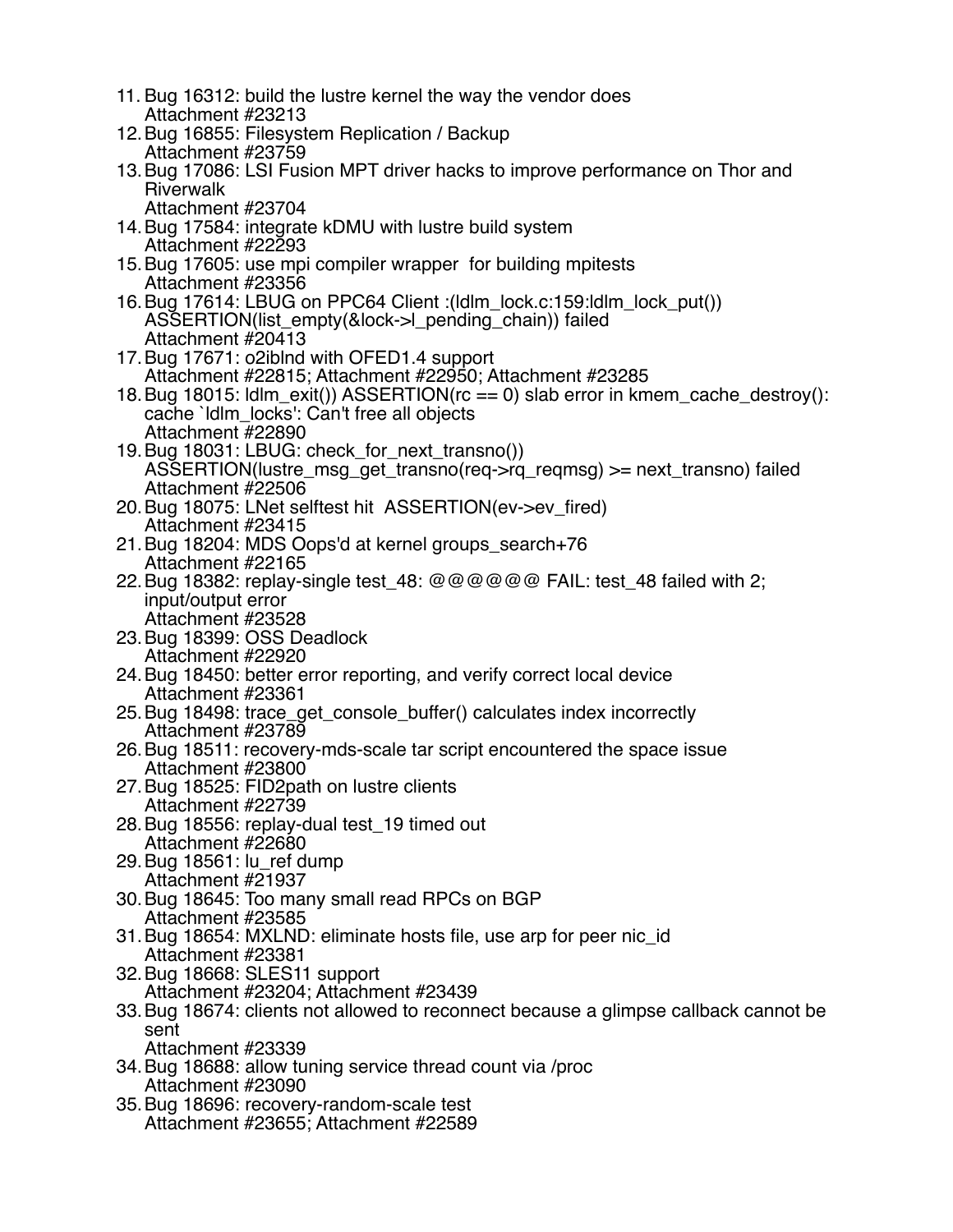| 36. Bug 18721: liblustre failed<br>Attachment #23484<br>Attachment #23633                                                                                                   |
|-----------------------------------------------------------------------------------------------------------------------------------------------------------------------------|
| 37. Bug 18734: kernel BUG in ptlrpc_commit_replies() during liblustre unmount<br>Attachment #23796                                                                          |
| 38. Bug 18788: Serialized client eviction processing causes overall I/O performance<br>degradation                                                                          |
| Attachment #22580<br>39. Bug 18849: racer, umount /mnt/mds1 failed, LBUG ASSERTION(imp->imp_sec ==<br>NULL) failed                                                          |
| Attachment #23279; Attachment #23282<br>40. Bug 18868: lov_add_target is leak lov_lock.<br>Attachment #22472                                                                |
| 41. Bug 18881: recovery-double-scale test_2 failed, can not stop client<br>Attachment #23410                                                                                |
| 42. Bug 18884: implement GROUP locks for CLIO code<br>Attachment #22940                                                                                                     |
| 43. Bug 18948: Snappy recovery<br>Attachment #23424                                                                                                                         |
| 44. Bug 18949: e2fsck does not atomically read mmp block<br>Attachment #23417                                                                                               |
| 45. Bug 19024: Kernel update for RHEL5.3 2.6.18-128.1.6.el5.<br>Attachment #23859                                                                                           |
| 46. Bug 19026: improve recovery-double-scale output<br>Attachment #23257                                                                                                    |
| 47. Bug 19044: HEAD conf-sanity test_46 :(layout.c:1623:req_capsule_shrink()) LBUG<br>Attachment #23599                                                                     |
| 48. Bug 19080: ASSERTION(sublock->cll_state != CLS_FREEING) failed<br>Attachment #23422                                                                                     |
| 49. Bug 19151: performance-sanity test_3: @@@@@@ FAIL: test_3 failed with 1<br>Attachment #23795                                                                            |
| 50. Bug 19154: replay-single test_20b: @@@@@@ FAIL: after 2707848 > before<br>2701704                                                                                       |
| Attachment #23606<br>51. Bug 19156: Test node can't be in multiple groups of a session<br>Attachment #23671                                                                 |
| 52. Bug 19163: yala didn't install RHEL5 kernel                                                                                                                             |
| Attachment #23332; Attachment #23246<br>53. Bug 19194: performance-sanity test failures<br>Attachment #23358                                                                |
| 54. Bug 19195: Oops: RIP: 0010: < fffffffff88a1fb4f> [ <fffffffff88a1fb4f>]<br/>:obdfilter:filter_map_remote_to_local+0x1df/0x320<br/>Attachment #23374</fffffffff88a1fb4f> |
| 55. Bug 19212: Kernel update for SLES10 SP2 2.6.16.60-0.37.<br>Attachment #23858                                                                                            |
| 56. Bug 19263: Sanity test_170: soft lockup - CPU#0 stuck for 10s! [ktracefiled:4769]<br>Attachment #23631                                                                  |
| 57. Bug 19264: sanity-quota: multiple failures: FAIL: System is error when query quota for<br>block (u:quota_usr)<br>Attachment #23865                                      |
| 58. Bug 19293: move AT tunables to proc<br>Attachment #23475                                                                                                                |
| 59. Bug 19327: Cleanup of o2iblnd protocol V2<br>Attachment #23164                                                                                                          |
| 60. Bug 19352: LBUG: (cl_page.c:1253:cl_page_completion()) !(pg->cp_flags &<br>CPF_READ_COMPLETED) ASSERTION(0) failed                                                      |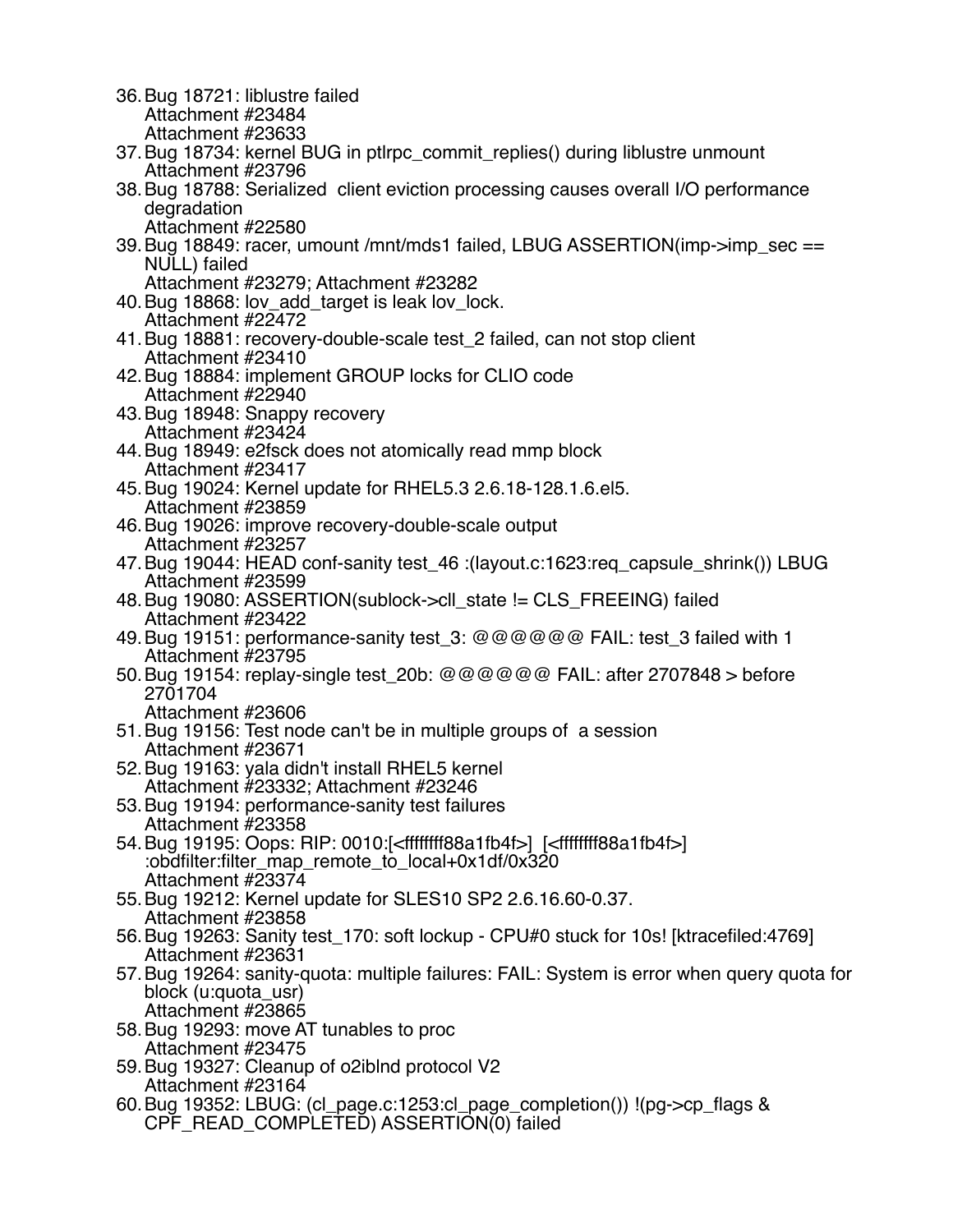Attachment #23335

- 61.Bug 19385: LBUG: (mdt\_recovery.c:897:mdt\_txn\_stop\_cb()) ASSERTION(req != NULL && req->rq\_repmsg != NULL) failed Attachment #23580
- 62.Bug 19389: llapi\_fid2path() introduces dependencies to lustre internal libs Attachment #23472
- 63.Bug 19405: client.c:1744:\_\_ptlrpc\_free\_req()) LBUG Attachment #23283
- 64.Bug 19414: port cmd3-33 to acc-sm Attachment #23435
- 65.Bug 19426: fid\_pack incorrectly packing "short" FIDs Attachment #23355
- 66.Bug 19431: sanity-sec test 5 and 6 were always skipped Attachment #23466
- 67.Bug 19447: LBUG: (quota\_context.c:1430:lqs\_exit()) ASSERTION(atomic\_read(&q-  $>$ lqs\_refcount) == 0) failed: Busy lqs ffff8100af1df180 with 2 refs Attachment #23558
- 68.Bug 19448: file handle leak in liblustre\_init\_random Attachment #23345
- 69.Bug 19450: sanity-quota test\_18c hung Attachment #23465
- 70.Bug 19478: sanity test 65l very slow Attachment #23456
- 71.Bug 19479: obdfilter-survey causes oops: :obdecho:echo\_device\_alloc+0x1368/0x1760 Attachment #23413
- 72.Bug 19481: acc-sm: Initail test setup fails to configure quotas correctly Attachment #23518
- 73.Bug 19484: conf-sanity test\_41 Hang running on Cray XT3 Attachment #23812
- 74.Bug 19497: tune2fs should warn if needs\_recovery is set Attachment #23419
- 75.Bug 19511: questionable EIO handling in e2fsck Attachment #23442
- 76.Bug 19520: LBUG in ofed 1.4.1 Attachment #23498
- 77.Bug 19523: sanity test 100 : failure message. Attachment #23504; Attachment #23575
- 78.Bug 19527: HEAD build is broken Attachment #23457
- 79.Bug 19528: replay-single: test\_70b ASSERTION(list\_empty(&exp- >exp\_mds\_data.med\_open\_head)) failed Attachment #23648; Attachment #23751
- 80.Bug 19577: sanity-quota failed in acc-sm test for HEAD Attachment #23835
- 81.Bug 19578: wrong mode in replay-vbr test 3b Attachment #23551
- 82.Bug 19590: v1\_8\_0\_110 rhel5 i686 patchless build failure Attachment #23608
- 83.Bug 19598: sanity-quota test 11 hung Attachment #23680
- 84.Bug 19612: incorrect lctl quota commands causes kernel general protection fault Attachment #23620; Attachment #23638
- 85.Bug 19624: sanity test\_118b: @@@@@@ FAIL: Must return error due to dropped pages, rc=0 Attachment #23659